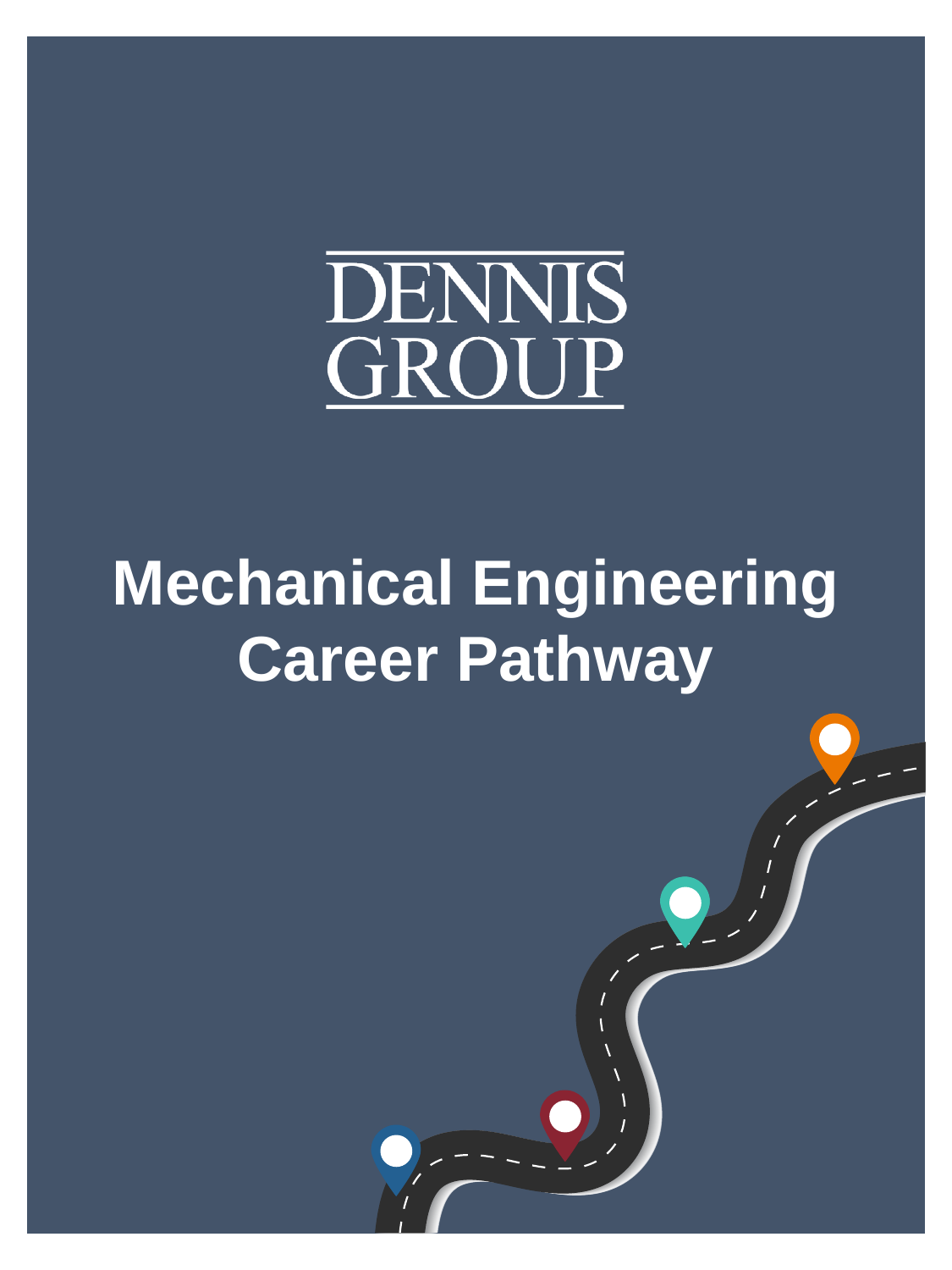Below are general guidelines on skills that are expected for our Mechanical Engineers at Dennis Group. The skills outlined cover Engineer I, Engineer II, Engineer III, Technical Expert, and Team Leader.

If you desire to dedicate 100% of your time within your discipline working in projects, you can aim to become a **Technical Expert.** This position is highly valuable at Dennis Group as we are frequently facing engineering challenges that require a lot of technical knowledge and experience.

If you wish to keep working within your discipline but prefer to assume a leadership position, you can aim to become a **Team Lead.** It is very important to the growth of the company that we have leaders that can help in the development of our younger employees and the management of resources within each department. Dennis Group offers a variety of resources, training and support for those in leadership positions.

Finally, if you wish to start managing projects, you can aim to become a **Project Manager.** If you choose this pathway, there is a different document that comprises the skill of different levels of project management.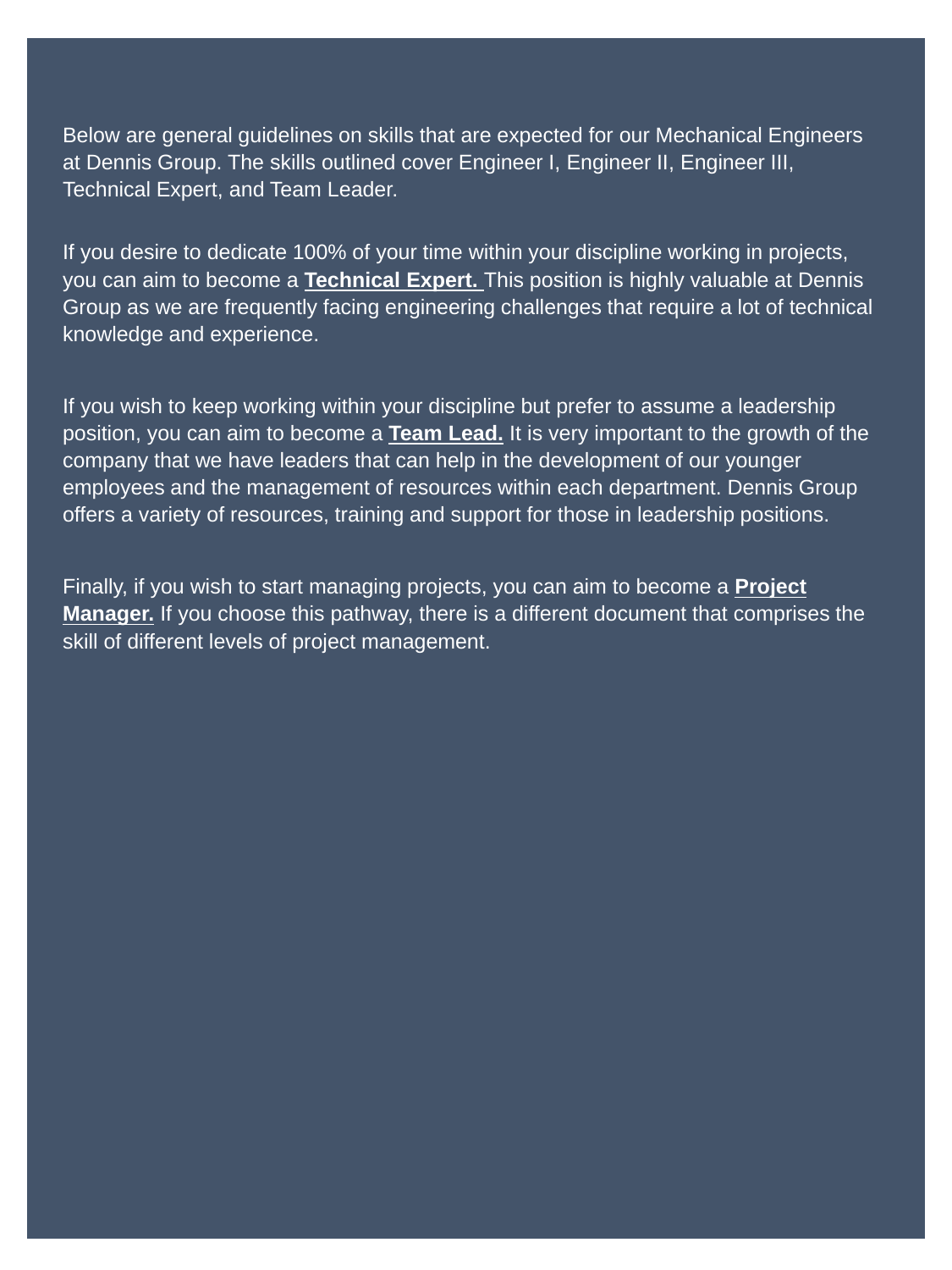## **Mechanical Engineering Competencies**

| <b>Engineering &amp; Design (HVAC)</b>                                                                                                                                                                                 | <b>Engineer</b> | <b>Engineer</b><br>H. | <b>Engineer</b><br>TH. | <b>Technical</b><br><b>Expert</b> | <b>Team</b><br>Lead |
|------------------------------------------------------------------------------------------------------------------------------------------------------------------------------------------------------------------------|-----------------|-----------------------|------------------------|-----------------------------------|---------------------|
| Equipment knowledge: Fan curves, fan types, accessories (curbs dampers, grilles), duct<br>types, insulation, VAV's, VRV/VRF, filter types, coils, burners, & other (unit heaters,<br>baseboard devices, split systems) |                 |                       |                        |                                   |                     |
| Diffuser selection                                                                                                                                                                                                     |                 |                       |                        |                                   |                     |
| Sizing (ductwork, end devices)                                                                                                                                                                                         |                 |                       |                        |                                   |                     |
| Sanitary design considerations (layouts, process exhaust)                                                                                                                                                              |                 |                       |                        |                                   |                     |
| Calculations: Space heat loads, pressure drop, master calculation sheets, LEED / Code<br>ventilation rates & surface heat transfer                                                                                     |                 |                       |                        |                                   |                     |
| Ventilation: Fresh air, recirculation, & dilution                                                                                                                                                                      |                 |                       |                        |                                   |                     |
| Conditioning methods: Full cooling & heat removal                                                                                                                                                                      |                 |                       |                        |                                   |                     |
| <b>Controls Functional description development</b>                                                                                                                                                                     |                 |                       |                        |                                   |                     |
| Software: 3EPlus, Trane Trace, Cook program, Psycalc program, & Engineering Tool Box                                                                                                                                   |                 |                       |                        |                                   |                     |
| References: ASHRAE, NIOSH, Industrial Ventilation, Cook                                                                                                                                                                |                 |                       |                        |                                   |                     |
| <b>Building Code Familiarity, Compliance &amp; Review</b>                                                                                                                                                              |                 |                       |                        |                                   |                     |
| <b>Specifications: Create, review existing</b>                                                                                                                                                                         |                 |                       |                        |                                   |                     |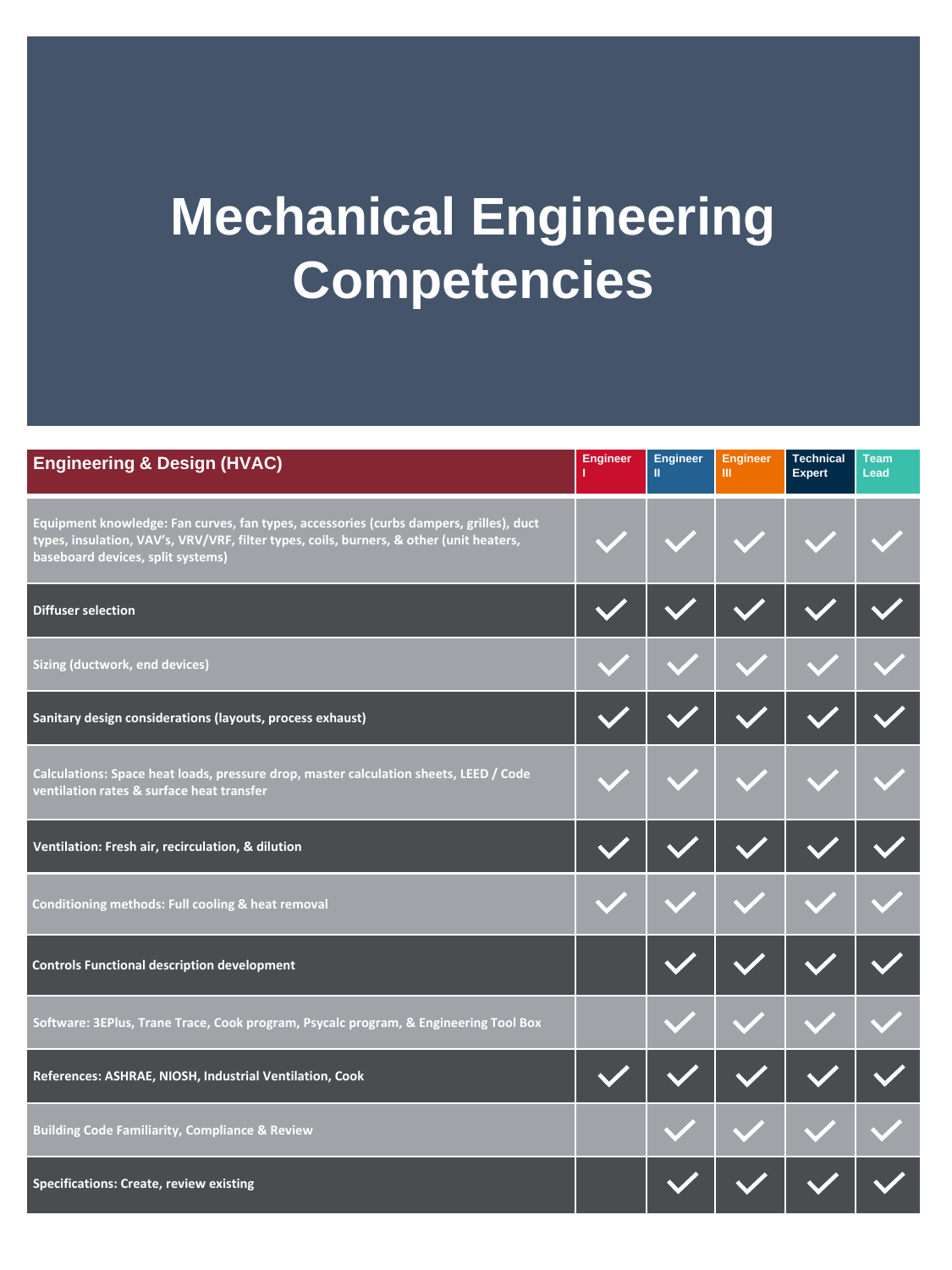| <b>Engineering &amp; Design (Plumbing)</b>                                                                                                                                                                                                   | Engineer | <b>Engineer</b><br>Ш | <b>Engineer</b><br>Ш | <b>Technical</b><br><b>Expert</b> | <b>Team</b><br>Lead |
|----------------------------------------------------------------------------------------------------------------------------------------------------------------------------------------------------------------------------------------------|----------|----------------------|----------------------|-----------------------------------|---------------------|
| Equipment knowledge: Pump curves, pump types, accessories (valves, fittings), pipe<br>materials, insulation, drains (roof & floor), clean-outs, vents, natural gas & propane<br>devices, & other (backflow, metering devices, hose stations) |          |                      |                      |                                   |                     |
| <b>Fixture selection</b>                                                                                                                                                                                                                     |          |                      |                      |                                   |                     |
| Sizing (plumbing, vents, & end devices)                                                                                                                                                                                                      |          |                      |                      |                                   |                     |
| <b>Sanitary design considerations</b>                                                                                                                                                                                                        |          |                      |                      |                                   |                     |
| Calculations: Pipe sizing, pressure drop, water hammer, hot water heat loss & recirculation                                                                                                                                                  |          |                      |                      |                                   |                     |
| <b>Software: Engineering Toolbox</b>                                                                                                                                                                                                         |          |                      |                      |                                   |                     |
| Building Code Familiarity, Compliance & Review (DWV and water system Riser Diagrams)                                                                                                                                                         |          |                      |                      |                                   |                     |
| <b>Specifications: Create, review existing</b>                                                                                                                                                                                               |          |                      |                      |                                   |                     |

| <b>Engineering &amp; Design (Fire Protection)</b>                                                                                                                 | <b>Engineer</b> | <b>Engineer</b><br>Ш | <b>Engineer</b><br>Ш. | <b>Technical</b><br><b>Expert</b> | <b>Team</b><br>Lead |
|-------------------------------------------------------------------------------------------------------------------------------------------------------------------|-----------------|----------------------|-----------------------|-----------------------------------|---------------------|
| Equipment knowledge: Pump curves, pump types, accessories (valves, fittings), pipe<br>materials, insulation, sprinkler heads, & other (backflow, control devices) |                 |                      |                       |                                   |                     |
| Knowledge of hazard classifications                                                                                                                               |                 |                      |                       |                                   |                     |
| Flow test (hydrant or other) analysis                                                                                                                             |                 |                      |                       |                                   |                     |
| Sizing (piping, fire pump, water storage tanks, & end devices)                                                                                                    |                 |                      |                       |                                   |                     |
| <b>Sanitary design considerations</b>                                                                                                                             |                 |                      |                       |                                   |                     |
| Calculations: Pipe sizing, pressure drop, water hammer, & end device flow                                                                                         |                 |                      |                       |                                   |                     |
| Software: SprinklerCalc, Engineering Toolbox                                                                                                                      |                 |                      |                       |                                   |                     |
| <b>NFPA Code Familiarity &amp; Review</b>                                                                                                                         |                 |                      |                       |                                   |                     |
| Insurance Carrier Requirements – Familiarity and review (FM Global, Liberty Mutual, etc.)                                                                         |                 |                      |                       |                                   |                     |
| <b>Specifications: Create, review existing</b>                                                                                                                    |                 |                      |                       |                                   |                     |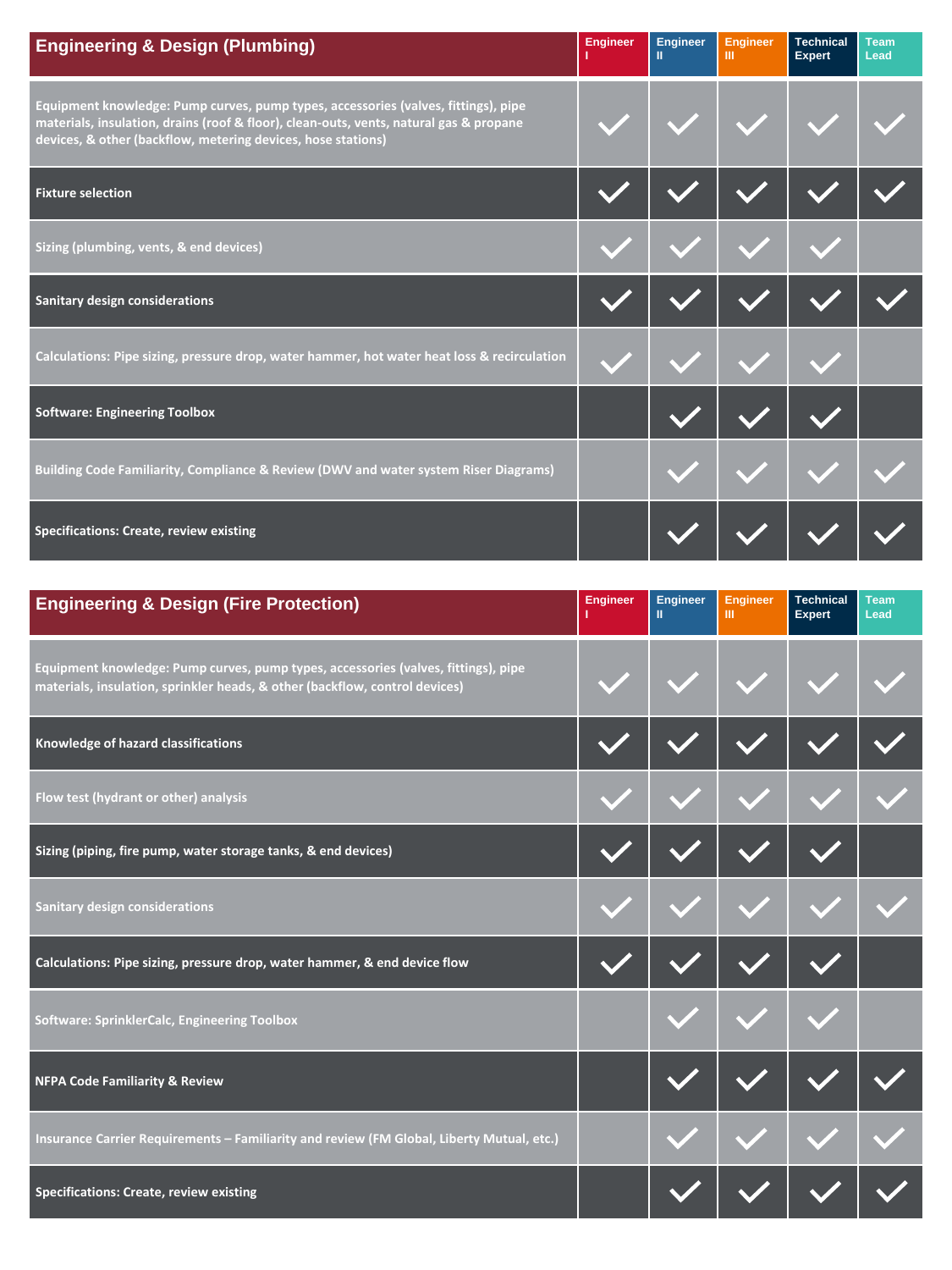| <b>Engineering &amp; Design (Utilities)</b>                                                                                                                                                                            | <b>Engineer</b><br>ï | Engineer<br>H. | <b>Engineer</b><br>m. | <b>Technical</b><br><b>Expert</b> | <b>Team</b><br>Lead |
|------------------------------------------------------------------------------------------------------------------------------------------------------------------------------------------------------------------------|----------------------|----------------|-----------------------|-----------------------------------|---------------------|
| Equipment knowledge: Fan curves, fan types, accessories (curbs dampers, grilles), duct<br>types, insulation, VAV's, VRV/VRF, filter types, coils, burners, & other (unit heaters,<br>baseboard devices, split systems) |                      |                |                       |                                   |                     |
| <b>PID Drafting</b>                                                                                                                                                                                                    |                      |                |                       |                                   |                     |
| <b>PID Design</b>                                                                                                                                                                                                      |                      |                |                       |                                   |                     |
| Sizing (pumps, piping, tanks)                                                                                                                                                                                          |                      |                |                       |                                   |                     |
| <b>Equipment selection</b>                                                                                                                                                                                             |                      |                |                       |                                   |                     |
| Sanitary design considerations                                                                                                                                                                                         |                      |                |                       |                                   |                     |
| Calculations: Space cooling loads, pressure drop, master calculation sheets, & pipe stress<br>analysis                                                                                                                 |                      |                |                       |                                   |                     |
| <b>Controls Functional description development</b>                                                                                                                                                                     |                      |                |                       |                                   |                     |
| <b>Software: CAE Pipe, Engineering Toolbox</b>                                                                                                                                                                         |                      |                |                       |                                   |                     |
| References: ASHRAE, IIAR                                                                                                                                                                                               |                      |                |                       |                                   |                     |
| Insurance Carrier Requirements - Familiarity and review (FM Global, Liberty Mutual, etc.)                                                                                                                              |                      |                |                       |                                   |                     |
| <b>NFPA Code Familiarity &amp; Review</b>                                                                                                                                                                              |                      |                |                       |                                   |                     |
| <b>Specifications: Create, review existing</b>                                                                                                                                                                         |                      |                |                       |                                   |                     |

| <b>Procurement</b>                                                                      | Engineer | Engineer | Engineer<br><b>THE</b> | <b>Technical</b><br>Expert | <b>Team</b><br>Lead |
|-----------------------------------------------------------------------------------------|----------|----------|------------------------|----------------------------|---------------------|
| Vendor & subcontractor selection                                                        |          |          |                        | $ \vee \vee $              |                     |
| Bid Package: equipment and sub-contractor - bid list, scope of work, milestone schedule |          |          |                        |                            |                     |
| Bid Review: tabulation, client review(s), recommendation                                |          |          |                        |                            |                     |
| Vendor shop inspection / FAT                                                            |          |          |                        |                            |                     |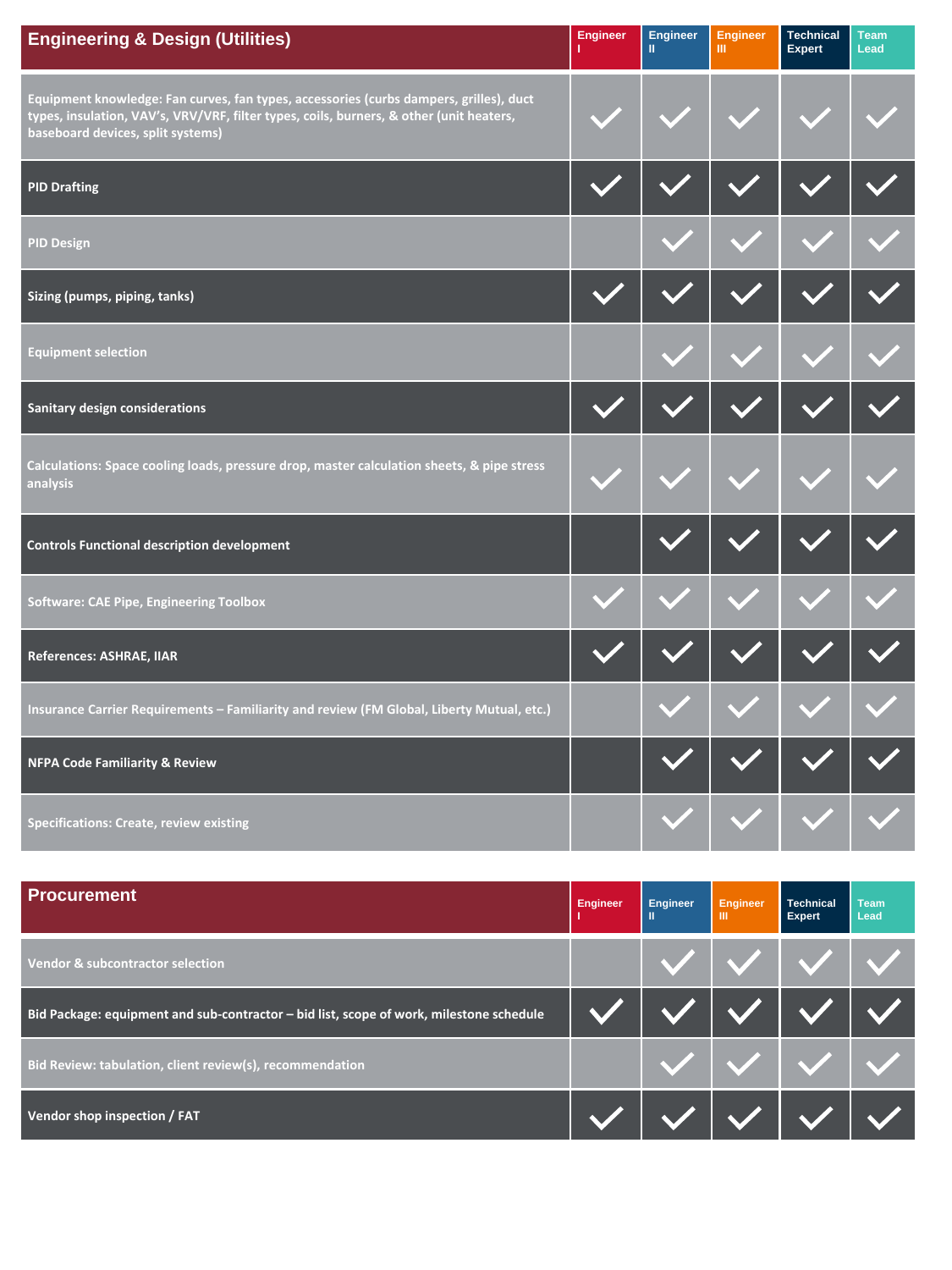| <b>CAD Drafting</b>                                                        | Engineer | <b>Engineer</b><br>ш | <b>Engineer</b><br>TH. | <b>Technical</b><br>Expert | <b>Team</b><br>Lead |
|----------------------------------------------------------------------------|----------|----------------------|------------------------|----------------------------|---------------------|
| Basic layout & drawing setup, symbols, layers & colors (specific to trade) |          |                      |                        |                            |                     |
| Shop drawing review                                                        |          |                      |                        |                            |                     |
| Discipline drawing coordination review                                     |          |                      |                        |                            |                     |
| <b>Create mechanical schedules</b>                                         |          |                      |                        |                            |                     |
| Review and update mechanical design standards/details                      |          |                      |                        |                            |                     |
| Peer design reviews                                                        |          |                      |                        |                            |                     |

| <b>Project Management, Construction Management &amp; Training</b>                                                                                                | <b>Engineer</b> | <b>Engineer</b><br>Ш | Engineer<br>Ш | <b>Technical</b><br><b>Expert</b> | <b>Team</b><br>Lead |
|------------------------------------------------------------------------------------------------------------------------------------------------------------------|-----------------|----------------------|---------------|-----------------------------------|---------------------|
| Cost estimating - Preliminary engineering phase                                                                                                                  |                 |                      |               |                                   |                     |
| Cost estimating - Detail engineering phase                                                                                                                       |                 |                      |               |                                   |                     |
| <b>Scheduling - MS Project</b>                                                                                                                                   |                 |                      |               |                                   |                     |
| Field support: Construction & start-up                                                                                                                           |                 |                      |               |                                   |                     |
| Field support: Construction administration, contractor lead (coordinate with other trades,<br>facilitate/negotiate change orders with PM, direct design changes) |                 |                      |               |                                   |                     |
| Field support: Discipline lead for commissioning activities                                                                                                      |                 |                      |               |                                   |                     |
| Project lead for discipline study                                                                                                                                |                 |                      |               |                                   |                     |
| Training lead for new hires/interns                                                                                                                              |                 |                      |               |                                   |                     |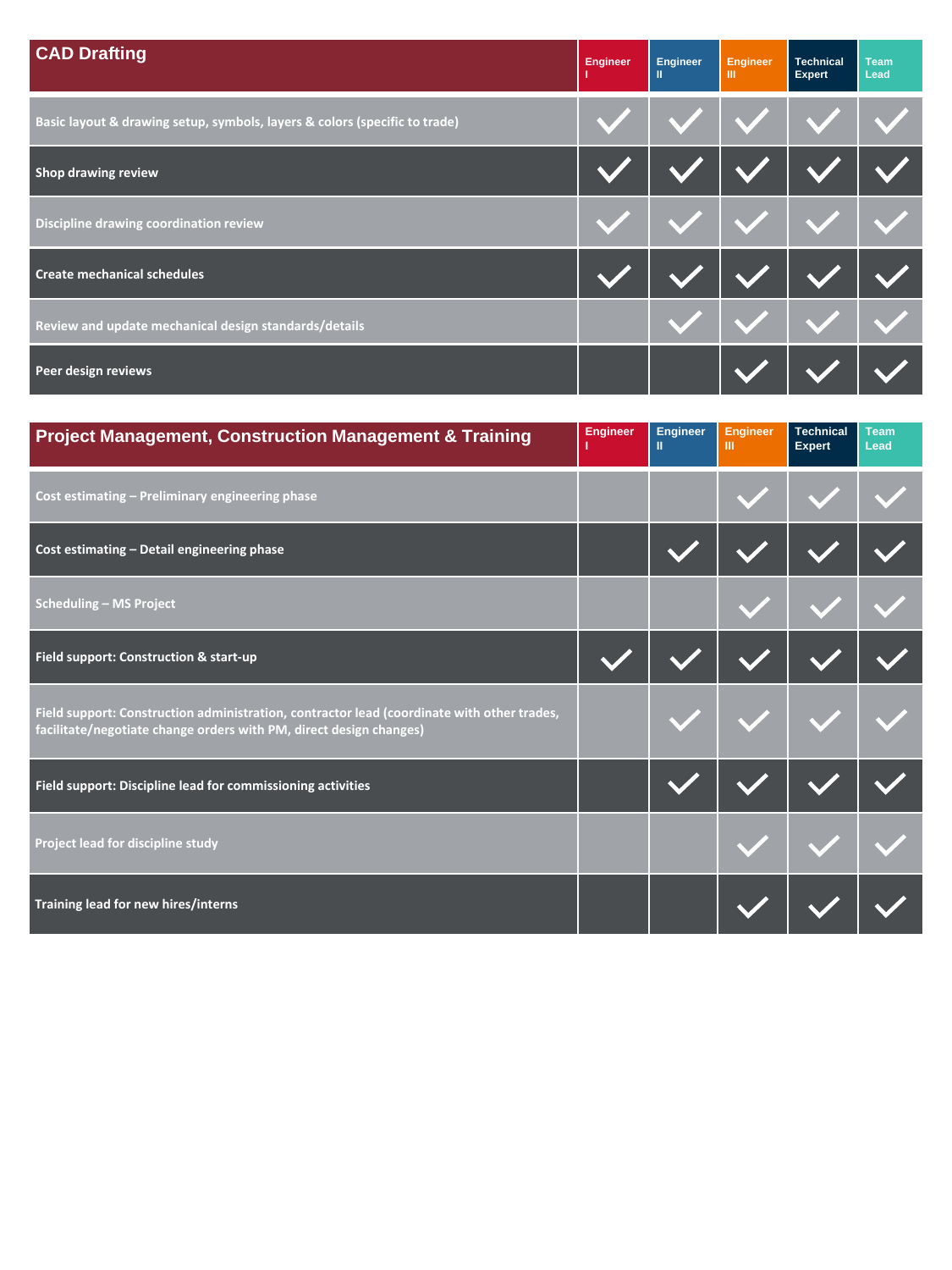### **Mechanical Engineer Level I**

**Typical Minimum Experience: 0-3 Years** 

- ✓ **Works within a group with work overseen by the team lead**
- ✓ **Day-day tasks assigned by Sr. Engineer in first year**
- ✓ **Assigned to small projects after 1st year training is complete**
- ✓ **Gains knowledge of how DG executes projects**
- ✓ **Potential to spend time on site to expedite knowledge and understanding of project execution.**
- ✓ **Learns basic engineering tasks of design and execution**
- ✓ **Becomes familiar with equipment, components, materials, specification, etc.**
- ✓ **Limited direct client contact**
- ✓ **Completes self-directed trainings as directed by team or department lead.**
- ✓ **Working towards or has completed F.E. certification.**

**Intra-Discipline Mobility: Engineer II**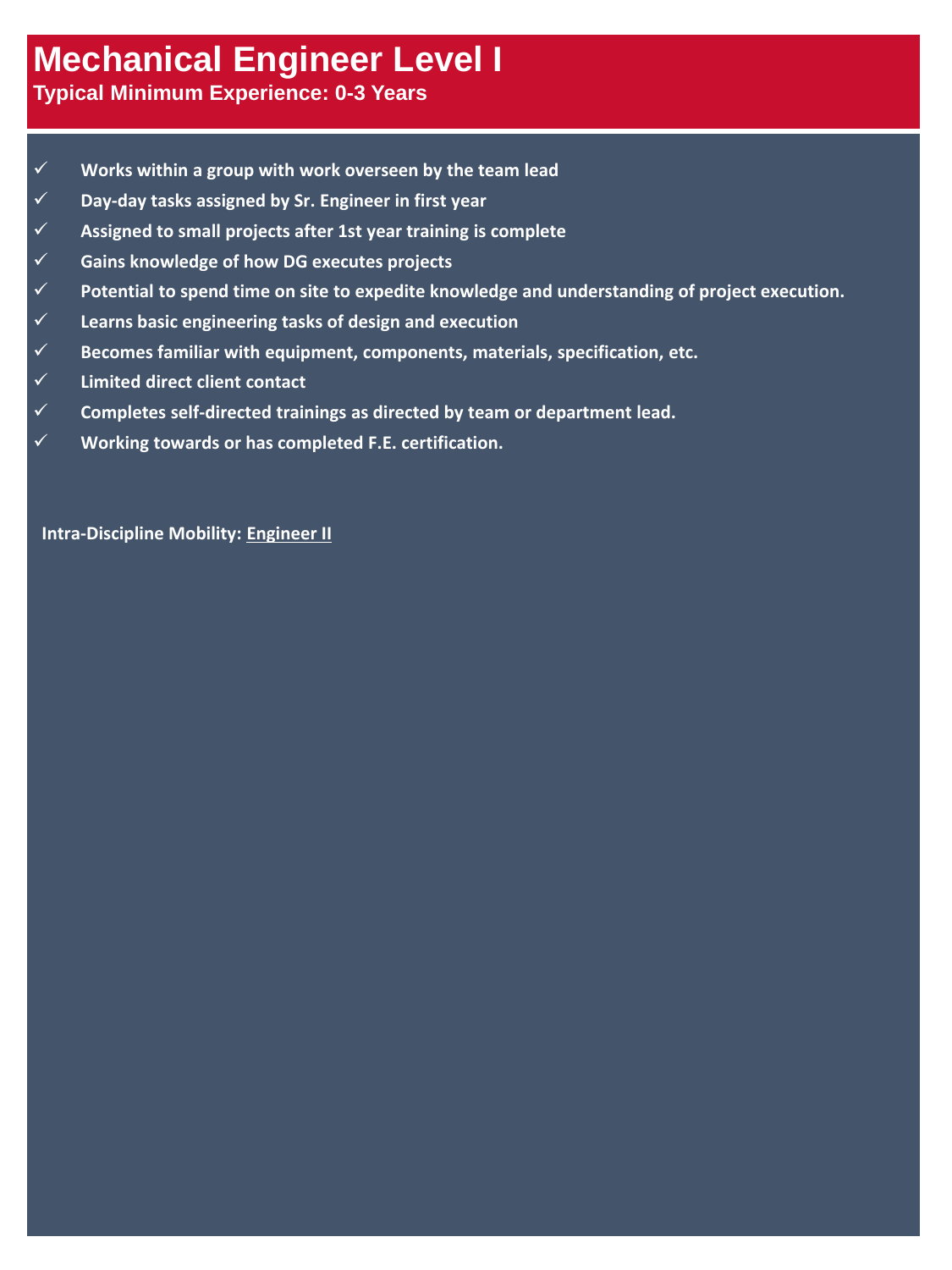#### **Mechanical Engineer Level II**

**Typical Minimum Experience: 3-6 Years**

- ✓ **May work independently or with other ME's, depending on project size.**
- ✓ **Capable of executing all tasks necessary to complete the engineering on a project from design through execution.**
- ✓ **May still need to rely on Eng III or Lead for day-to-day design feedback.**
- ✓ **Interfaces directly with clients.**
- ✓ **Can provide cost estimation and scheduling to PM's.**
- ✓ **May present engineering findings to clients and be lead mechanical engineer based on project scope and size. Depending on job a 3–6-year individual should be able to perform this task.**
- ✓ **Completes job improvement or engineer sought training courses as approved by team or department lead.**
- ✓ **Assist department leads in department initiatives and standards improvements.**
- ✓ **Working towards or has completed F.E. certification.**

**Intra-Discipline Mobility: Engineer III**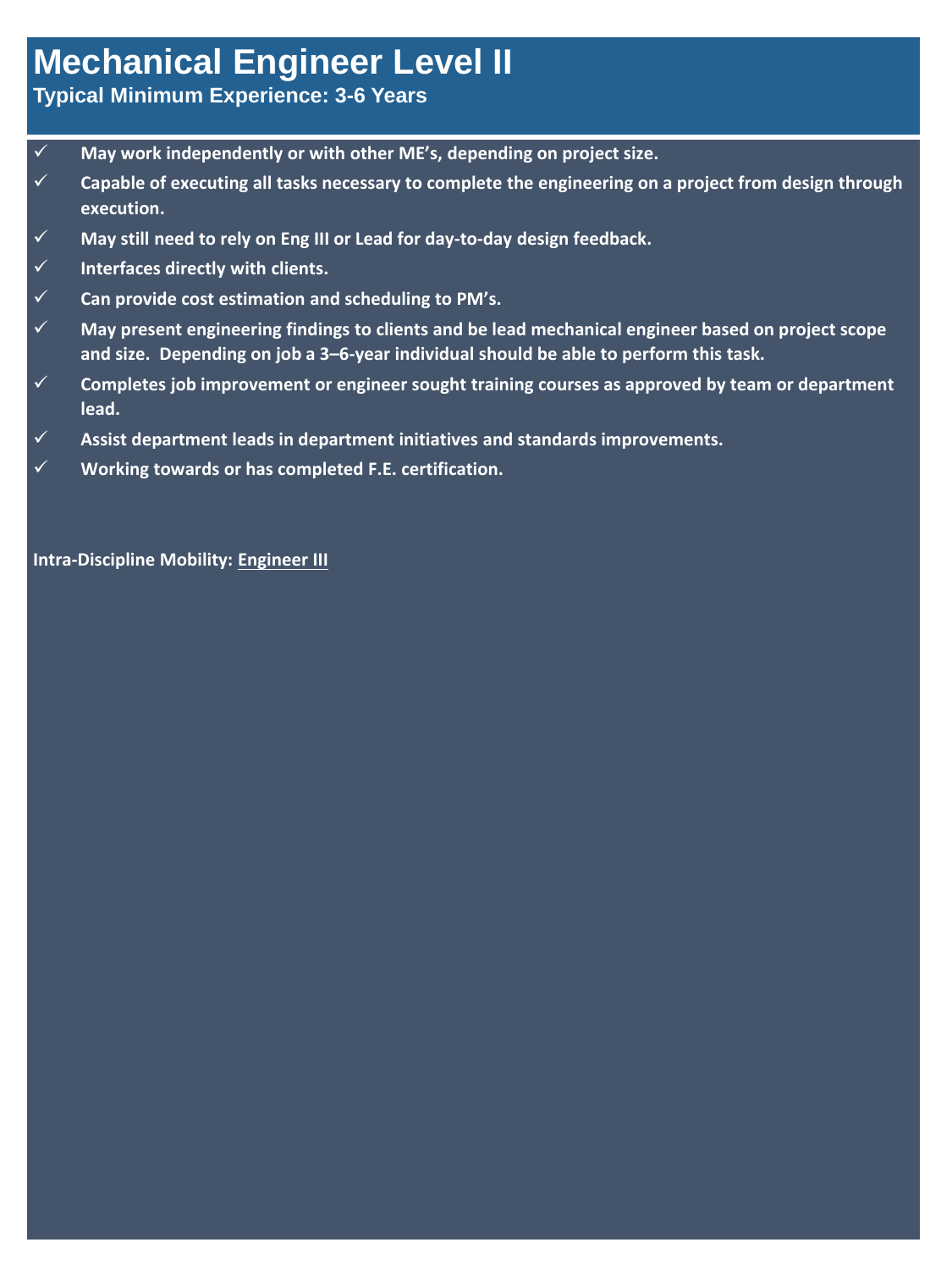#### **Mechanical Engineer Level III**

**Typical Minimum Experience: 6-8 Years**

- ✓ **Works independently on projects.**
- ✓ **Fully versed in all activities associated with design and execution.**
- ✓ **Has successful executed several large mechanical projects (of various sizes, applications and in different roles)**
- ✓ **Able to work on several involved projects simultaneously.**
- ✓ **Subject matter expert in multiple areas or specific mechanical systems.**
- ✓ **Is required provide guidance and direction to other engineers. (Both Eng I and Eng II withing ME department and other departments)**
- ✓ **Interfaces directly with clients.**
- ✓ **Completes job improvement or engineer sought training courses as approved by team or department lead.**
- ✓ **Assist department leads in department initiatives and standards improvements.**
- ✓ **Has obtained P.E. certification - Preferred, not required.**

**Intra-Discipline Mobility: Technical Expert, Team Lead Other Mobility: Assistant Project Manager**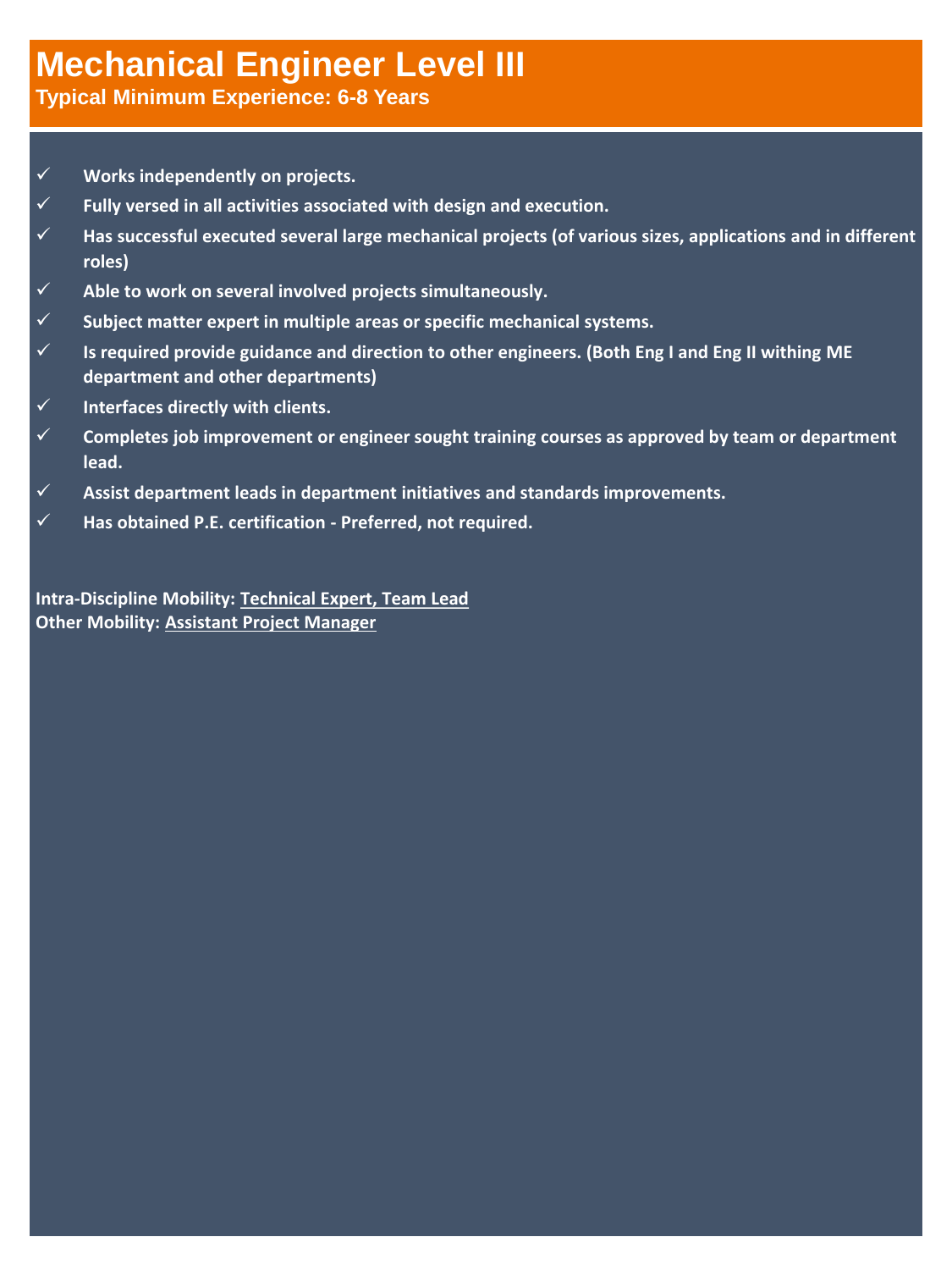### **Mechanical Engineer Technical Expert**

**Typical Minimum Experience: 8+ Years**

- ✓ **Reports directly to the Discipline Manager.**
- ✓ **Fully versed in all activities associated with design and execution within their expertise.**
- ✓ **Has successful executed several large projects.**
- ✓ **Subject matter expert in multiple areas and specific process systems.**
- ✓ **Able to provide guidance and direction to other engineers.**
- ✓ **Interfaces directly with clients**

**Intra-Discipline Mobility: Team Leader, Discipline Manager. Other Mobility: Project Manager**